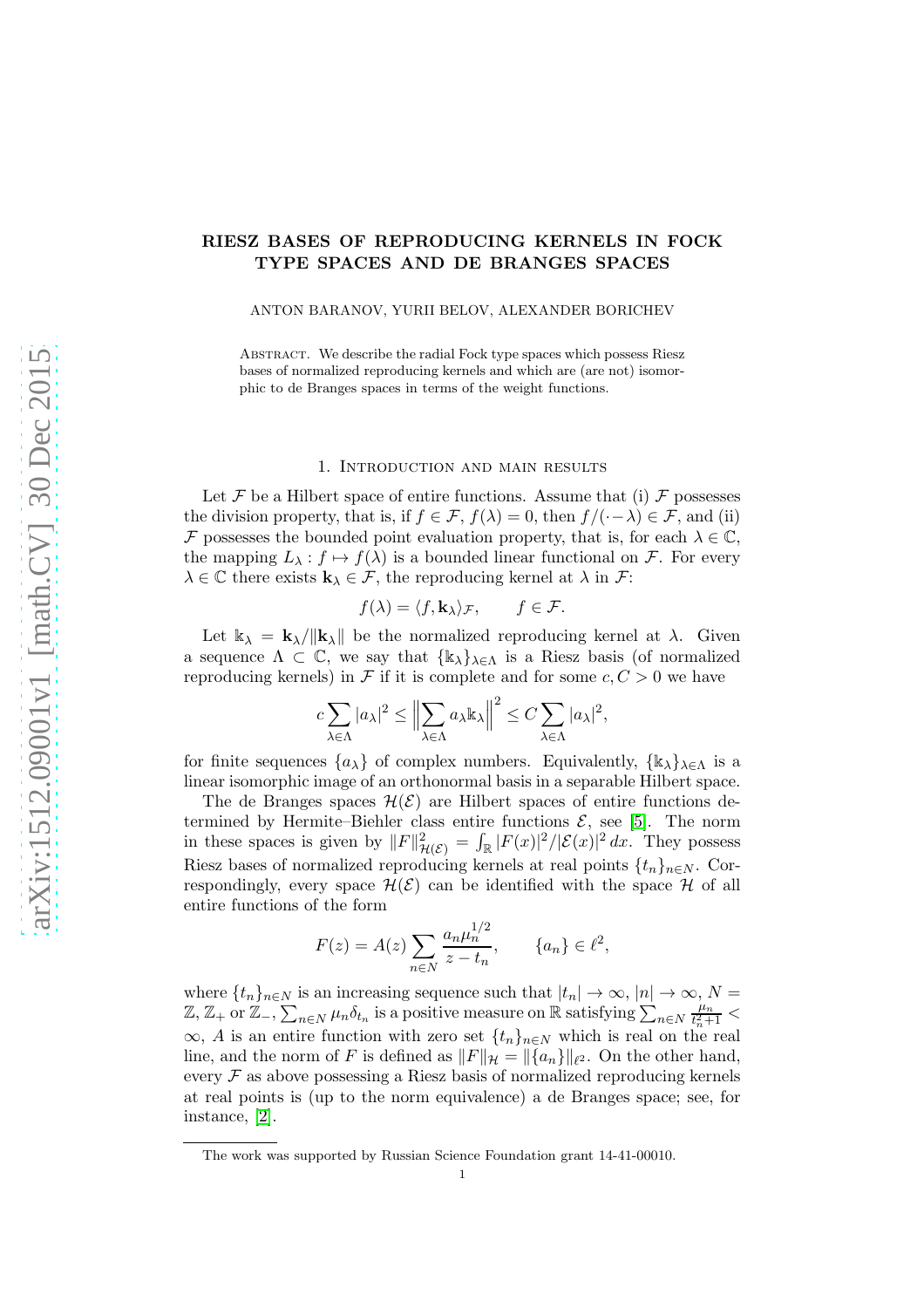Given a continuous function (a weight) h defined on  $[0, +\infty)$ , we extend it to the whole complex plane  $\mathbb C$  by  $h(z) = h(|z|)$ , and consider the Fock type space

$$
\mathcal{F}_h = \{ f \in Hol(\mathbb{C}) : ||f||^2 = ||f||_h^2 = \int_{\mathbb{C}} |f(z)|^2 e^{-h(z)} dm(z) < \infty \},\
$$

where  $dm$  is area Lebesgue measure. This is a Hilbert space of entire functions satisfying properties (i) and (ii).

Seip proved in [\[10\]](#page-13-2) that the standard Fock space  $\mathcal{F}_h$ ,  $h(z) = |z|^2$ , has no Riesz basis of normalized reproducing kernels. Later on, it was proved that  $\mathcal{F}_h$  has no Riesz basis of normalized reproducing kernels for sufficiently regular h such that  $h(t) \gg (\log t)^2$  [\[3,](#page-13-3) [4\]](#page-13-4). On the other hand, the spaces  $\mathcal{F}_h$  with  $h(t) = (\log t)^\alpha$ ,  $1 < \alpha \leq 2$ , possess Riesz bases of normalized reproducing kernels at real points [\[4\]](#page-13-4), and hence, are de Branges spaces.

In the opposite direction, Theorem 1.2 in [\[1\]](#page-13-5) states that the de Branges space H determined by the spectral data  $({t_n}_{n\in N}, {\mu_n}_{n\in N})$  coincides (up to the norm equivalence) with a Fock type space  $\mathcal{F}_h$  if and only if (i) the sequence  $\{t_n\}_{n\in\mathbb{N}}$  is lacunary:  $\liminf_{t_n\to\infty}\frac{t_{n+1}}{t_n}$  $t_{tn}^{n+1} > 1$ , lim inf $t_{n} \rightarrow -\infty$   $\frac{|t_{n}|}{|t_{n+1}|} > 1$ , and (ii) for some  $C > 0$  and any n,

$$
\sum_{|t_k| \leq |t_n|} \mu_k + t_n^2 \sum_{|t_k| > |t_n|} \frac{\mu_k}{t_k^2} \leq C \mu_n.
$$

(These de Branges spaces  $\mathcal{H}$  are characterized by the property that every complete and minimal system of reproducing kernels is a strong Markushevich basis (strong  $M$ -basis), see [\[1\]](#page-13-5).)

The main question we deal with in this paper is to find conditions on  $h$  determining whether the Fock type space  $\mathcal{F}_h$  has a Riesz basis of (normalized) reproducing kernels and whether  $F_h$  is a de Branges space, or, correspondingly, whether the norm in  $\mathcal{F}_h$  is equivalent to a weighted  $L^2$  norm along the real line. Our work can be considered as completing a series of works [\[4\]](#page-13-4), [\[2\]](#page-13-1), and [\[1\]](#page-13-5).

From now on let us fix  $\psi(t) = h(e^t)$ .

<span id="page-1-0"></span>**Theorem 1.1.** If  $\psi''$  increases to  $+\infty$ , then  $\mathcal{F}_h$  has no Riesz bases of (normalized) reproducing kernels.

In this case,  $(\log t)^2 = o(h(t)), t \to \infty$ . Under different (in some cases more restrictive) regularity conditions, this result follows from [\[10\]](#page-13-2), [\[3\]](#page-13-3), and [\[4\]](#page-13-4).

<span id="page-1-2"></span>**Theorem 1.2.** If  $\lim_{t\to\infty} \psi'(t) = \infty$ ,  $\psi''$  is a non-increasing positive function, and  $|\psi'''(t)| = O(\psi''(t)^{5/3})$ ,  $t \to \infty$ , then  $\mathcal{F}_h$  has a Riesz basis of (normalized) reproducing kernels at real points, and hence, is (up to the norm equivalence) a de Branges space.

<span id="page-1-1"></span>**Theorem 1.3.** Given any convex positive function  $\varphi$  with  $x = o(\varphi(x))$ ,  $x \to \varphi(x)$  $\infty$ , there exists a function  $\psi$  increasing to  $+\infty$  and satisfying the property  $\psi(t) = o(\varphi(t)), t \to \infty$ , such that  $\mathcal{F}_h$  has a Riesz basis of (normalized) reproducing kernels and is not (up to the norm equivalence) a de Branges space.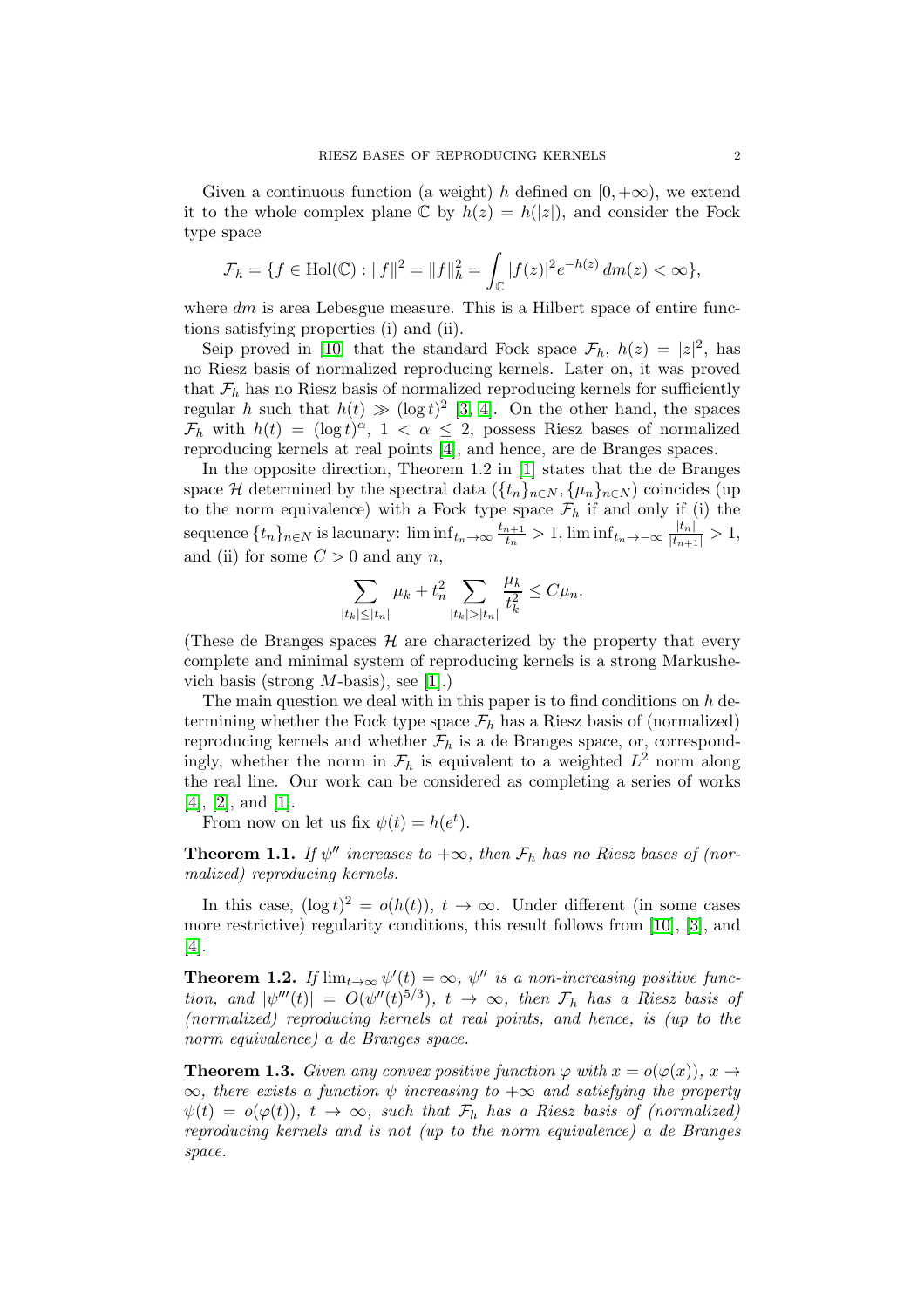<span id="page-2-4"></span>1.1. Let  $\{k_{\lambda}\}_{\lambda \in \Lambda}$  be a complete minimal family of the reproducing kernels in  $\mathcal{F}_h$ . Then there exists a so called generating function E with simple zeros at the points of  $\Lambda$  such that  $E \notin \mathcal{F}_h$  and  $E_\lambda = E/(\cdot - \lambda) \in \mathcal{F}_h$  for every  $\lambda \in \Lambda$ . The family  ${\{\Vert {\bf k}_{\lambda} \Vert E_{\lambda}/E'(\lambda)\}}_{\lambda \in \Lambda}$  is biorthogonal to  ${\{\Vert {\bf k}_{\lambda} \Vert_{\lambda \in \Lambda}\}}$ . Consider the mappings  $T_{\Lambda}: f \mapsto f|\Lambda$  and

$$
R_{\Lambda}: \{a_{\lambda}\}_{\lambda \in \Lambda} \mapsto E(z) \sum_{\lambda \in \Lambda} \frac{a_{\lambda}}{E'(\lambda)} \cdot \frac{1}{z - \lambda}.
$$

for finite sequences  $\{a_{\lambda}\}_{\lambda \in \Lambda}$ . Then  $T_{\Lambda}R_{\Lambda} = Id$ . If  $T_{\Lambda}$  is bounded from  $\mathcal{F}_h$ to  $\ell^2(1/\|\mathbf{k}_\lambda\|^2)$  and  $R_\Lambda$  is bounded from  $\ell^2(1/\|\mathbf{k}_\lambda\|^2)$  to  $\mathcal{F}_h$ , then the family  ${\{\Vert{\mathbf{k}}_{\lambda}\Vert E_{\lambda}/E'(\lambda)\}}_{\lambda\in\Lambda}$  is a Riesz basis, and hence  ${\{\Vert{\mathbf{k}}_{\lambda}\}}_{\lambda\in\Lambda}$  is a Riesz basis of normalized reproducing kernels in  $\mathcal{F}_h$  (see, for instance, [\[9,](#page-13-6) Section C.3.1]).

1.2. In this paper, we deal mainly with non-decreasing weights  $h$ . This does restrict the class of Fock type spaces we consider.

<span id="page-2-1"></span>**Proposition 1.4.** There exist continuous  $h_0$  such that  $\mathcal{F}_{h_0}$  does not coincide (up to the norm equivalence) with  $\mathcal{F}_h$  for any non-decreasing weight h.

Let us introduce some notation. If  $\psi$  is convex, then h is subharmonic and we set  $\rho(z) = (\Delta h(z))^{-1/2}$ ,  $\tau(t) = (\psi'')^{-1/2}(t) = \rho(e^t)e^{-t}$ . Later on, we'll see that  $\rho$  will be a local metric coefficient and  $\tau$  will be a local metric coefficient in the logarithmic scale. Given an analytic function  $f$ , we denote by  $Z(f)$  its zero set.

<span id="page-2-0"></span>The proofs of Theorems [1.1–](#page-1-0)[1.3](#page-1-1) are contained in Sections [2–](#page-2-0)[4,](#page-9-0) correspondingly. Proposition [1.4](#page-2-1) is proved in Section [5.](#page-12-0)

## 2. Proof of Theorem [1.1](#page-1-0)

We follow the method proposed in [\[10\]](#page-13-2) and later used in [\[4\]](#page-13-4). It turns out that in some large annuli we can obtain precise estimates on the norm of the reproducing kernel. If  $\{\mathbbk}_{\lambda}\}_{\lambda \in \Lambda}$  is a Riesz basis, then  $\Lambda$  is  $\rho$ -separated and  $\rho$ -dense on these annuli (see Lemma [2.6](#page-4-0) below) and this implies that the corresponding Hilbert transform is unbounded which leads to a contradiction.

We suppose in this section that  $\psi''$  increases to  $+\infty$ ,  $\tau$  decreases to 0.

<span id="page-2-2"></span>,

<span id="page-2-3"></span>**Lemma 2.1.** Given  $A < \infty$ ,  $y_0 > 0$ , there exists  $y \ge y_0$  such that

$$
(2.1) \qquad \qquad \left|\frac{\psi''(x)}{\psi''(y)} - 1\right| \le \frac{1}{A}
$$

if  $|x - y| \leq A\tau(y)$ .

For similar statements see, for instance, [\[7\]](#page-13-7).

Proof. Without loss of generality, A is sufficiently large. Set

$$
y_n = y_{n-1} + 4A\tau(y_{n-1}), \quad n \ge 1,
$$

and suppose that

$$
\psi''(y_n) \ge \frac{A+1}{A} \psi''(y_{n-1}), \qquad n \ge 1.
$$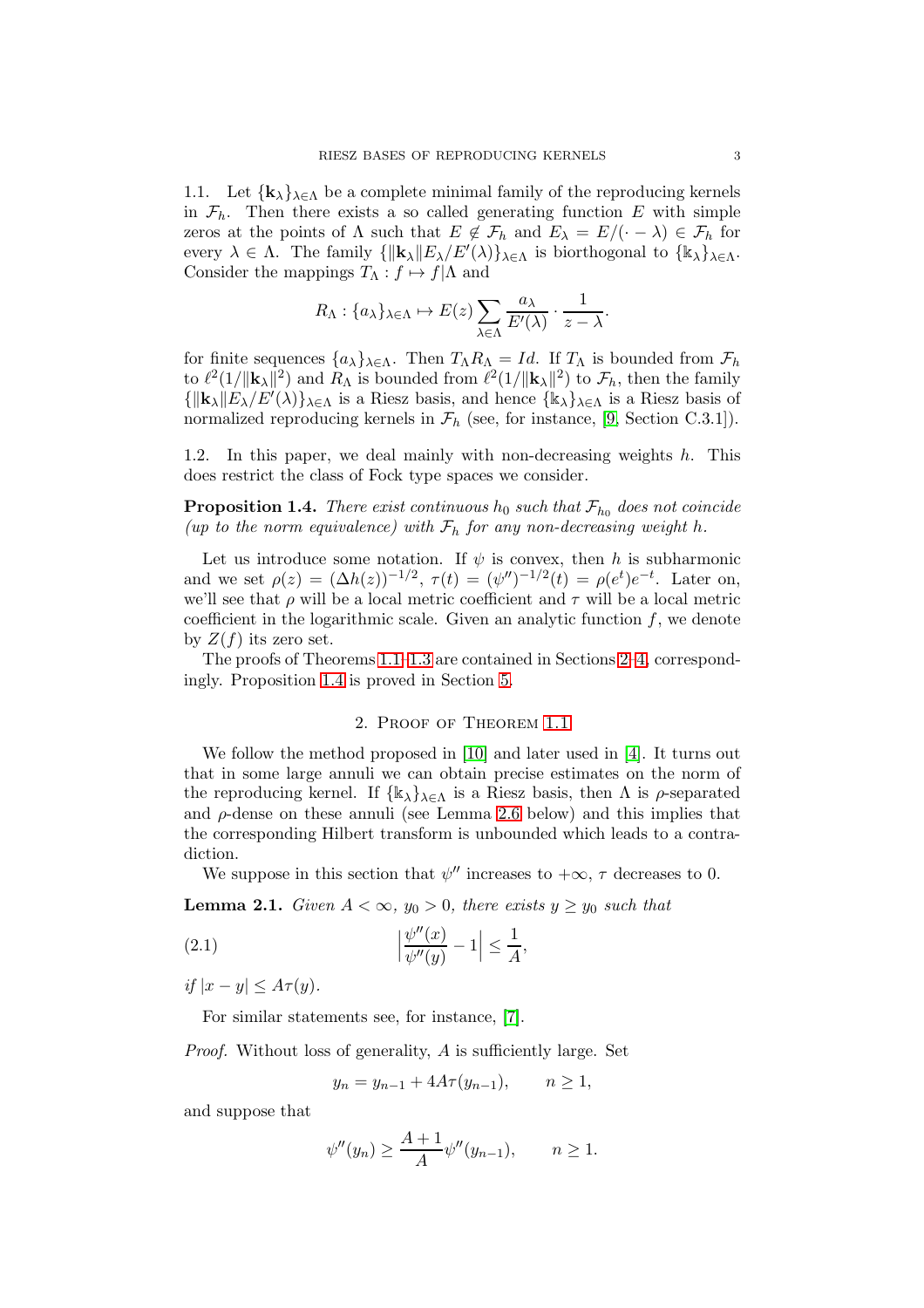Then

$$
\psi''(y_n) \ge \left(\frac{A+1}{A}\right)^n \psi''(y_0), \qquad n \ge 1,
$$

and, hence,

$$
\sum_{n\geq 1} (y_n - y_{n-1}) < \infty,
$$
\n
$$
\lim_{n \to \infty} y_n = y < \infty,
$$

which is absurd.

Hence, there exists  $z \ge y_0$  such that

$$
\psi''(z) \le \psi''(x) < \frac{A+1}{A} \psi''(z), \qquad 0 \le x - z \le 4A\tau(z).
$$

It remains to set  $y = z + 2A\tau(z)$ . For large A we obtain [\(2.1\)](#page-2-2).

<span id="page-3-0"></span>**Lemma 2.2.** Let  $B > 0$ ,  $N < \infty$ . Given  $e^y = R_1 < R_2 < \ldots < R_N$ ,  $R_{N+1} = +\infty$ , and integers  $k_1, \ldots, k_N$  such that

$$
\frac{1}{B} \le \frac{R_{j+1} - R_j}{e^y \tau(y)} \le B, \qquad 1 \le j < N,
$$
\n
$$
\frac{1}{B} \le k_j \tau(y) \le B, \qquad 1 \le j \le N,
$$

we set

$$
P(z) = \prod_{1 \le j \le N} \left(1 - \left(\frac{z}{R_j}\right)^{k_j}\right).
$$

Next, we set

$$
v(t) = \begin{cases} 0, & t < R_1, \\ \sum_{1 \le s \le j} k_s (\log t - \log R_s), & R_j \le t < R_{j+1}, \ 1 \le j \le N. \end{cases}
$$

Then for every  $\delta > 0$  for some  $D = D(\delta, B)$  independent of N and for all  $y > y(\delta, \psi, B)$  we have

$$
\left| \log |P(z)| - v(|z|) \right| \le D(\delta, B)
$$

if dist( $z, Z(P)$ ) >  $\delta e^y \tau(y)$ .

Proof. It suffices to use that

$$
|\log|1 - z^k|| \le Ce^{-t}, \qquad |z| = 1 - \frac{t}{k}, \ t \ge 1,
$$
  
\n
$$
|\log|1 - z^k|| \le D_0(\delta), \qquad 1 - \frac{1}{k} < |z| < 1 + \frac{1}{k}, \quad \text{dist}(z, \Lambda_k) > \frac{\delta}{k},
$$
  
\n
$$
|\log|1 - z^k| - k \log|z|| \le Ce^{-c \min(t, k)}, \qquad |z| = 1 + \frac{t}{k}, \ t \ge 1,
$$

where  $\Lambda_k = \{e^{2\pi i j/k}\}_{0 \le j \le k}$ .

Given  $A, R > 0$ , set

$$
\Omega_{R,A} = \{ z \in \mathbb{C} : ||z| - R| \le A\rho(R) \}.
$$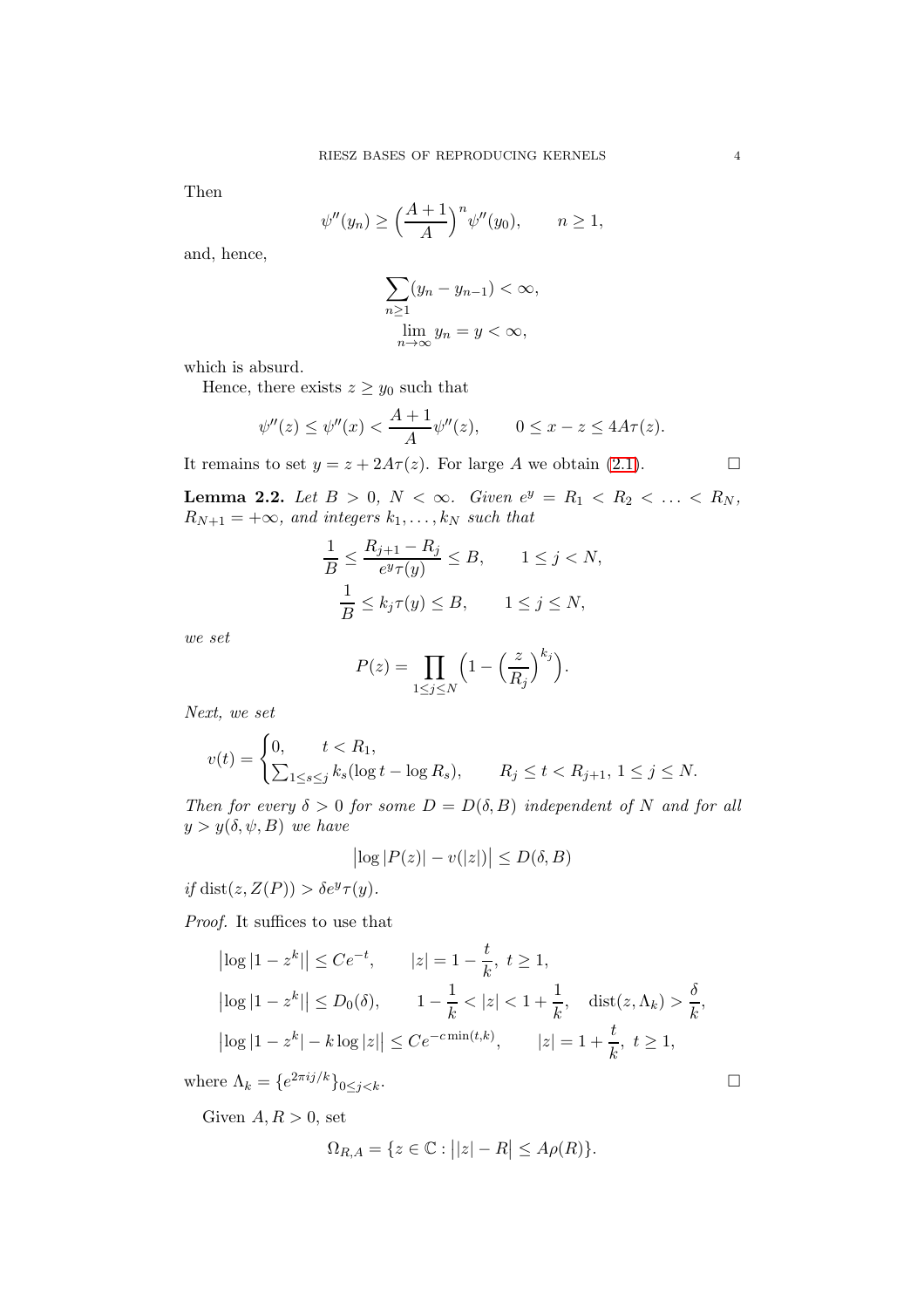<span id="page-4-1"></span>**Lemma 2.3.** Given  $A < \infty$ , there exist  $R > 0$  and a polynomial Q such that  $Z(Q) \setminus \{0\} \subset \Omega_{R,2A}$  and

$$
\frac{1}{M} \le \frac{|Q(z)|\rho(R)e^{-h(z)}}{\text{dist}(z, Z(Q))} \le M, \qquad z \in \Omega_{R,A},
$$

$$
|Q(z)| \le Me^{h(z)}, \qquad z \in \mathbb{C},
$$

$$
\text{dist}(w, Z(Q) \setminus \{w\}) \ge \frac{\rho(R)}{M}, \qquad w \in Z(Q) \setminus \{0\},
$$

$$
\text{dist}(z, Z(Q) \setminus \{w\}) \le M\rho(R), \qquad z \in \Omega_{R,A},
$$

for some absolute constant M.

Proof. The lemma follows immediately from Lemmas [2.1](#page-2-3) and [2.2.](#page-3-0) Indeed, by Lemma [2.1](#page-2-3) we can find R such that  $\psi''$  is almost constant on the corresponding interval around  $\log R$ . Then we find  $k_j, R_j$  in Lemma [2.2](#page-3-0) and  $a \in \mathbb{R}$ ,  $k \in \mathbb{N}$  such that  $a + kt + v(\exp t)$  is close to  $\psi(t)$  for  $\exp t \in \Omega_{R,2A}$ .<br>Finally, we set  $Q(z) = e^a z^k P(z)$ , where P is given by Lemma 2.2. Finally, we set  $Q(z) = e^a z^k P(z)$ , where P is given by Lemma [2.2.](#page-3-0)

For a similar construction see [\[3\]](#page-13-3); for an alternative way to produce analytic functions Q satisfying such conditions see the atomization procedure in [\[8\]](#page-13-8).

Now we can proceed like in [\[4\]](#page-13-4).

**Lemma 2.4.** In the conditions of Lemma [2.3,](#page-4-1) given  $w \in \Omega_{R,A/2}$ , there exists a function  $\Phi_w$  analytic in the disc  $D_w = \{z \in \mathbb{C} : |z - w| < \rho(R)\}\$ and such that

$$
\frac{1}{M} \le |\Phi_w(z)|e^{-h(z)} \le M, \qquad z \in D_w,
$$

for some absolute constant M.

Proof. The proof of this folklore result is identical to that of Lemma 2.1 in [\[4\]](#page-13-4).

<span id="page-4-2"></span>Lemma 2.5. In the conditions of Lemma [2.3,](#page-4-1)

$$
\frac{1}{M} \le ||\mathbf{k}_z||e^{-h(z)/2} \rho(R) \le M, \qquad z \in \Omega_{R,A/3},
$$

for some absolute constant M.

*Proof.* Analogous to that of Lemma 2.3 in [\[4\]](#page-13-4) with  $F$  there replaced by our polynomial  $Q$ .

<span id="page-4-0"></span>**Lemma 2.6.** In the conditions of Lemma [2.3,](#page-4-1) let a sequence  $\Lambda \subset \mathbb{C}$  be such that  $\{k_{\lambda}\}_{\lambda \in \Lambda}$  is a Riesz basis in  $\mathcal{F}_h$ . Then

- (a) dist $(\lambda, \Lambda \setminus {\lambda}) \geq \beta \rho(R)$ ,  $\lambda \in \Lambda \cap \Omega_{R,A/4}$ ,
- (b) dist $(z, \Lambda) \le \rho(R)/\beta$ ,  $z \in \Omega_{R,A/4}$ ,

for some  $\beta = \beta(\Lambda)$  and for  $A > A(\Lambda)$ .

*Proof.* Analogous to that of Lemma 2.4 in [\[4\]](#page-13-4).

Proof of Theorem [1.1.](#page-1-0) We follow the proof of Theorem 2.5 in [\[4\]](#page-13-4). Suppose that the system  $\{\mathbbk}_{\lambda}\}_{{\lambda \in {\Lambda}}}$  is a Riesz basis in  $\mathcal{F}_h$ . Fix large A, choose R and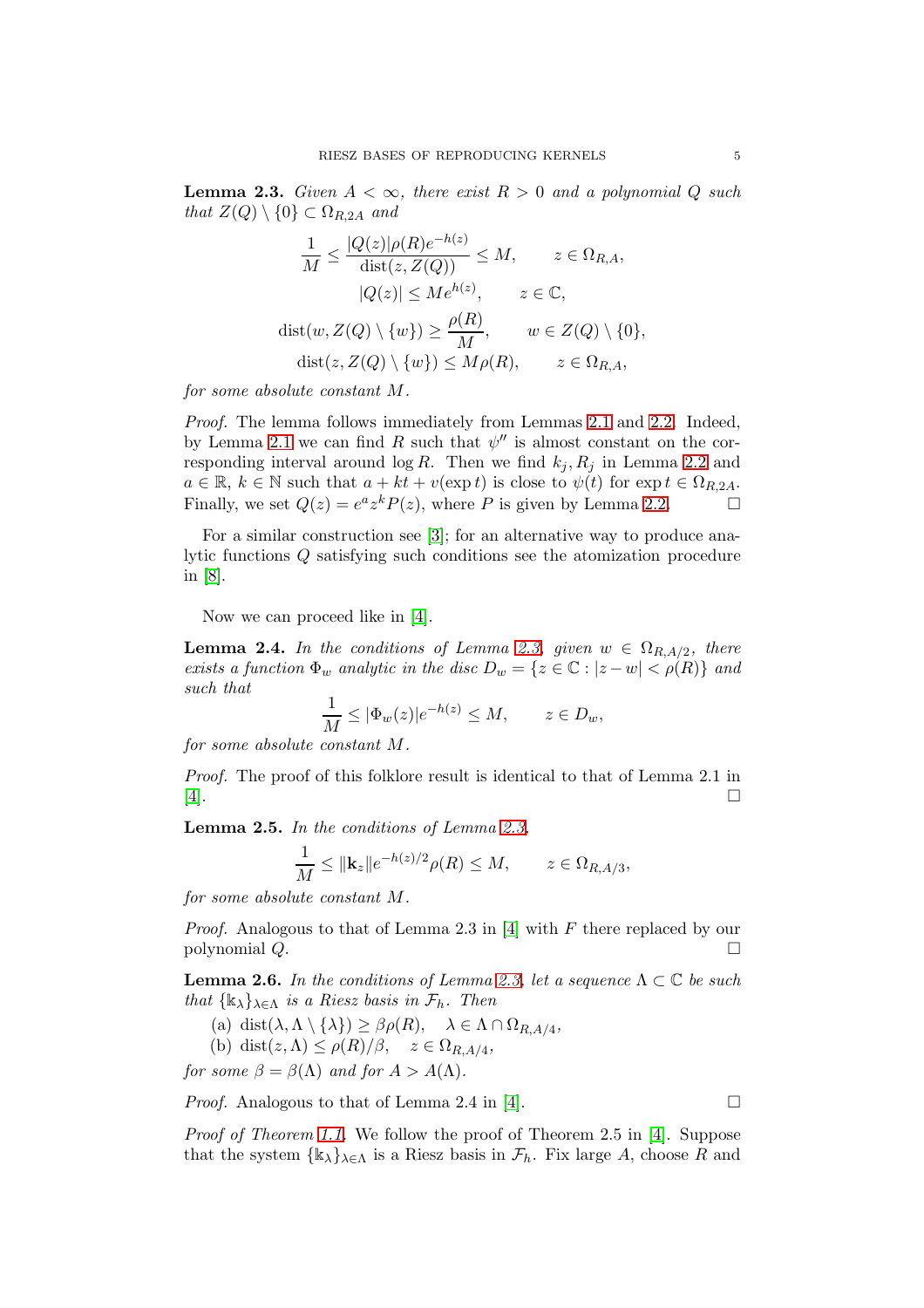$Q$  as in Lemma [2.3,](#page-4-1) and define  $E$  as in Subsection [1.1.](#page-2-4) Lemma [2.5](#page-4-2) implies that

$$
\left\|\frac{E}{\cdot - \lambda}\right\|^2 \asymp \frac{|E'(\lambda)|^2}{\|\mathbf{k}_z\|^2} \asymp |E'(\lambda)|^2 \rho^2(\lambda) e^{-h(\lambda)}, \qquad \lambda \in \Lambda \cap \Omega_{R,A/4}.
$$

Consider the function  $E/[(\cdot - \lambda)\Phi_{\lambda}]$ . Applying the mean value property we obtain that

$$
\int_{\mathbb{C}} \frac{|E(z)|^2}{|z - \lambda|^2} e^{-h(z)} dm(z) \leq \frac{C}{\rho^2(R)} \int_{|z - \lambda| < \rho(R)} |E(z)|^2 e^{-h(z)} dm(z).
$$

By Lemma [2.6](#page-4-0) (a), we have

$$
\int_{\mathbb{C}} \Biggl(\sum_{|\lambda - R| < N\rho(R), \lambda \in \Lambda} \frac{1}{|z - \lambda|^2}\Bigl) |E(z)|^2 e^{-h(z)} dm(z) \n\leq \frac{C}{\rho^2(R)} \int_{|R - z| < (N+1)\rho(R)} |E(z)|^2 e^{-h(z)} dm(z),
$$

with  $A/4 - 1 < N \leq A/4$ , and, as a result,

<span id="page-5-0"></span>(2.2) 
$$
\inf_{z:|z-R|< (N+1)\rho(R)} \left[ \rho^2(R) \left( \sum_{|\lambda-R|< N\rho(R), \lambda \in \Lambda} \frac{1}{|z-\lambda|^2} \right) \right] \leq C.
$$

Finally, by Lemma [2.6](#page-4-0) (b),

$$
\rho^2(R)\Big(\sum_{|\lambda-R|
$$

For large A (and hence, large N) we get a contradiction to  $(2.2)$ .

# 3. Proof of Theorem [1.2](#page-1-2)

The situation for h of slow growth is quite different from that considered in Section [2.](#page-2-0) In particular, along some special (lacunary) sequence of points  ${\lambda_n}_{n\geq 0}$  we obtain here that  $\|\mathbf{k}_{\lambda_n}\|^2 \asymp e^{h(\lambda_n)}/(\lambda_n \rho(\lambda_n)) \gtrsim e^{h(\lambda_n)}/(\rho(\lambda_n))^2$ instead of  $\|\mathbf{k}_{\lambda_n}\|^2 \approx e^{h(\lambda_n)}/(\rho(\lambda_n))^2$  in Lemma [2.5.](#page-4-2) To prove the boundedness of the operator  $R_{\Lambda}$  introduced in Subsection [1.1](#page-2-4) we use the results of [\[2\]](#page-13-1).

For  $n \geq \psi'(0)/2 - 1$  we choose  $y_n$  such that  $\psi'(y_n) = 2n + 2$  and set  $\lambda_n = \exp y_n$ . Define

$$
g(t) = \psi(y_n + t) - (y_n + t)\psi'(y_n), \qquad -y_n \le t < \infty.
$$

Set  $\alpha_n = \psi''(y_n) = g''(0)$ . Then  $g'(0) = 0, 0 < g''(t) \leq \psi''(0), |g'''(t)| =$  $O(g''(t)^{5/3})$ , and hence,

<span id="page-5-1"></span>(3.1) 
$$
g(t) - g(0) \approx \alpha_n t^2
$$
,  $|t| \leq C \alpha_n^{-2/3}$ ,

<span id="page-5-3"></span>(3.2)  $g'(t) \approx \alpha_n t, \qquad |t| \leq C \alpha_n^{-2/3},$ 

<span id="page-5-2"></span>(3.3) 
$$
g(t) - g(0) \geq C\alpha_n^{-1/3} + C\alpha_n^{1/3}|t|, \qquad |t| \geq C\alpha_n^{-2/3}.
$$

We assign to the finite number of  $y_n$  not yet defined, arbitrary values in such a way that the sequence  $\{y_n\}_{n>0}$  of positive numbers is strictly increasing.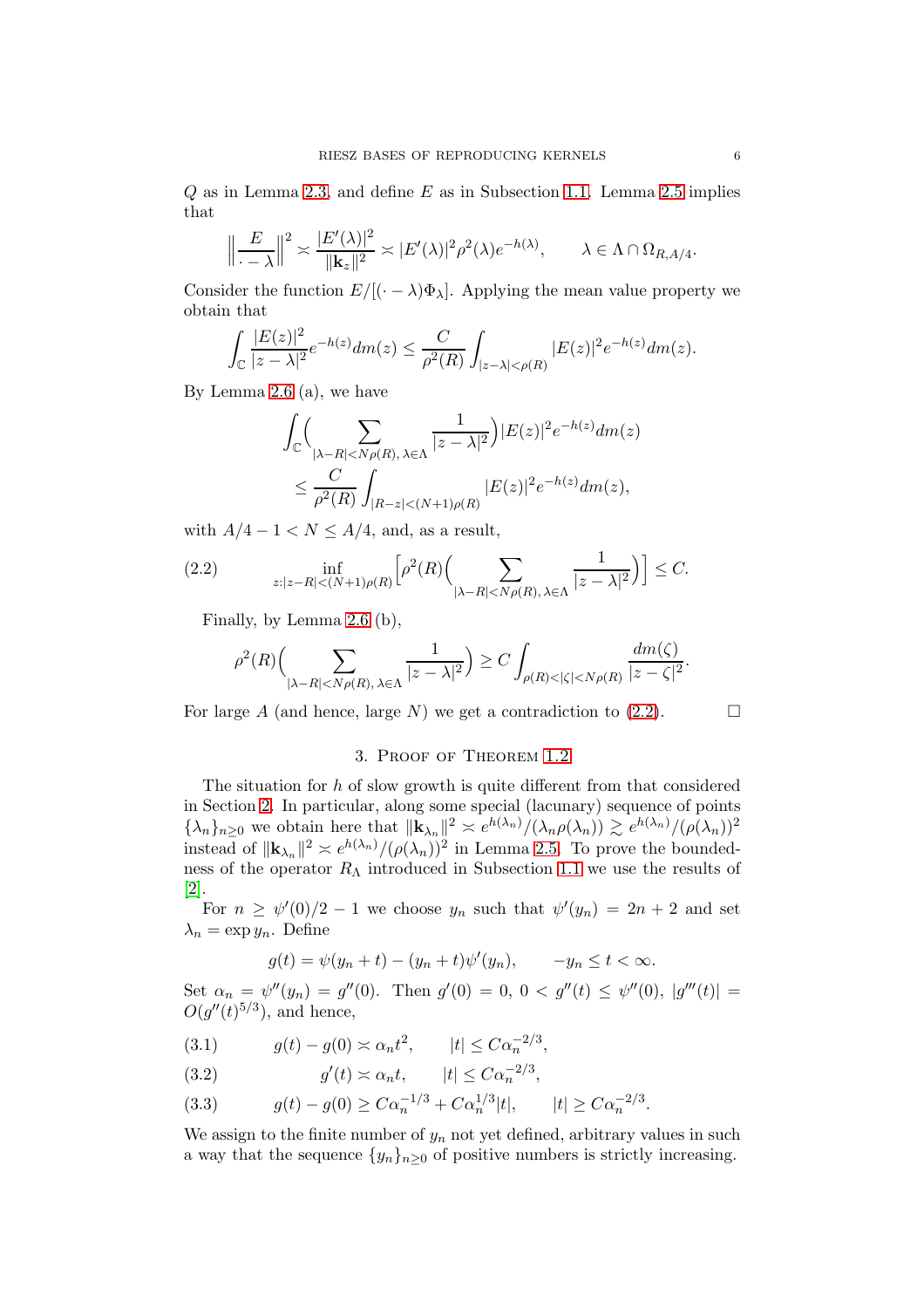## <span id="page-6-0"></span>Lemma 3.1.

$$
||z^n||^2 \asymp e^{(2n+2)y_n - \psi(y_n)}(\psi''(y_n))^{-1/2}, \qquad n \ge 0.
$$

Proof. We have

$$
||z^n||^2 = O(1) + 2\pi \int_1^\infty t^{2n+1} e^{-\psi(\log t)} dt = O(1) + 2\pi \int_0^\infty e^{(2n+2)s - \psi(s)} ds.
$$

By  $(3.1)$  and  $(3.3)$  we have

$$
\frac{C_1}{\sqrt{\alpha_n}} \le \int_{-y_n}^{\infty} e^{g(0) - g(t)} dt \le \frac{C_2}{\sqrt{\alpha_n}}
$$

and hence,

$$
\frac{C_1}{\sqrt{\alpha_n}} \le ||z^n||^2 e^{\psi(y_n) - (2n+2)y_n} \le \frac{C_2}{\sqrt{\alpha_n}}.
$$

Next, we estimate the norm of the reproducing kernel at the points  $\lambda_n$ ; compare also to Lemma [2.5.](#page-4-2)

## <span id="page-6-1"></span>Lemma 3.2.

$$
\|\mathbf{k}_{\lambda_n}\|^2 \asymp e^{\psi(y_n)-2y_n}(\psi''(y_n))^{1/2} = e^{h(\lambda_n)}/(\lambda_n \rho(\lambda_n)), \qquad n \ge 0.
$$

Proof. First of all, by Lemma [3.1,](#page-6-0) we have

$$
\|\mathbf{k}_{\lambda_n}\|^2 \ge \frac{\lambda_n^{2n}}{\|z^n\|^2} \ge Ce^{\psi(y_n)-2y_n}(\psi''(y_n))^{1/2}.
$$

Let  $f \in \mathcal{F}_h$ 

$$
F(t) = \left(\int_0^{2\pi} |f(te^{i\theta}|^2 d\theta\right)^{1/2},
$$
  

$$
\omega(s) = \log F(\exp s).
$$

Hardy's convexity theorem [\[6,](#page-13-9) Chapter 1] states that  $\omega$  is convex.

Next, by [\(3.2\)](#page-5-3), for large *n* we have  $y_n - \alpha_n^{-1/2} > y_{n-1}$  and

$$
||f||^2 = \int_0^\infty F(t)^2 e^{-h(t)} t dt \ge \int_0^\infty e^{2\omega(s) - \psi(s) + 2s} ds
$$
  
\n
$$
\ge \int_{y_n - \alpha_n^{-1/2}}^{y_n + \alpha_n^{-1/2}} e^{2\omega(s) - \psi(s) + 2s} ds
$$
  
\n
$$
\ge C e^{-g(0)} \int_{-\alpha_n^{-1/2}}^{\alpha_n^{-1/2}} e^{2\omega(y_n + s) - 2n(y_n + s)} ds = I.
$$

If  $\delta = \alpha_0^{-1/2}$ , then by convexity of  $\omega$  we have

$$
I \ge Ce^{-g(0)}\alpha_n^{-1/2} \int_{-\delta}^{\delta} e^{2\omega(y_n+s)-2n(y_n+s)} ds
$$
  
=  $C e^{-g(0)}\alpha_n^{-1/2} \int_{y_n-\delta}^{y_n+\delta} e^{2\omega(s)-2ns} ds$   
=  $C e^{-g(0)}\alpha_n^{-1/2} \int_{\exp(y_n-\delta)}^{\exp(y_n+\delta)} \frac{|f(z)|^2}{|z|^{2n+2}} dm(z).$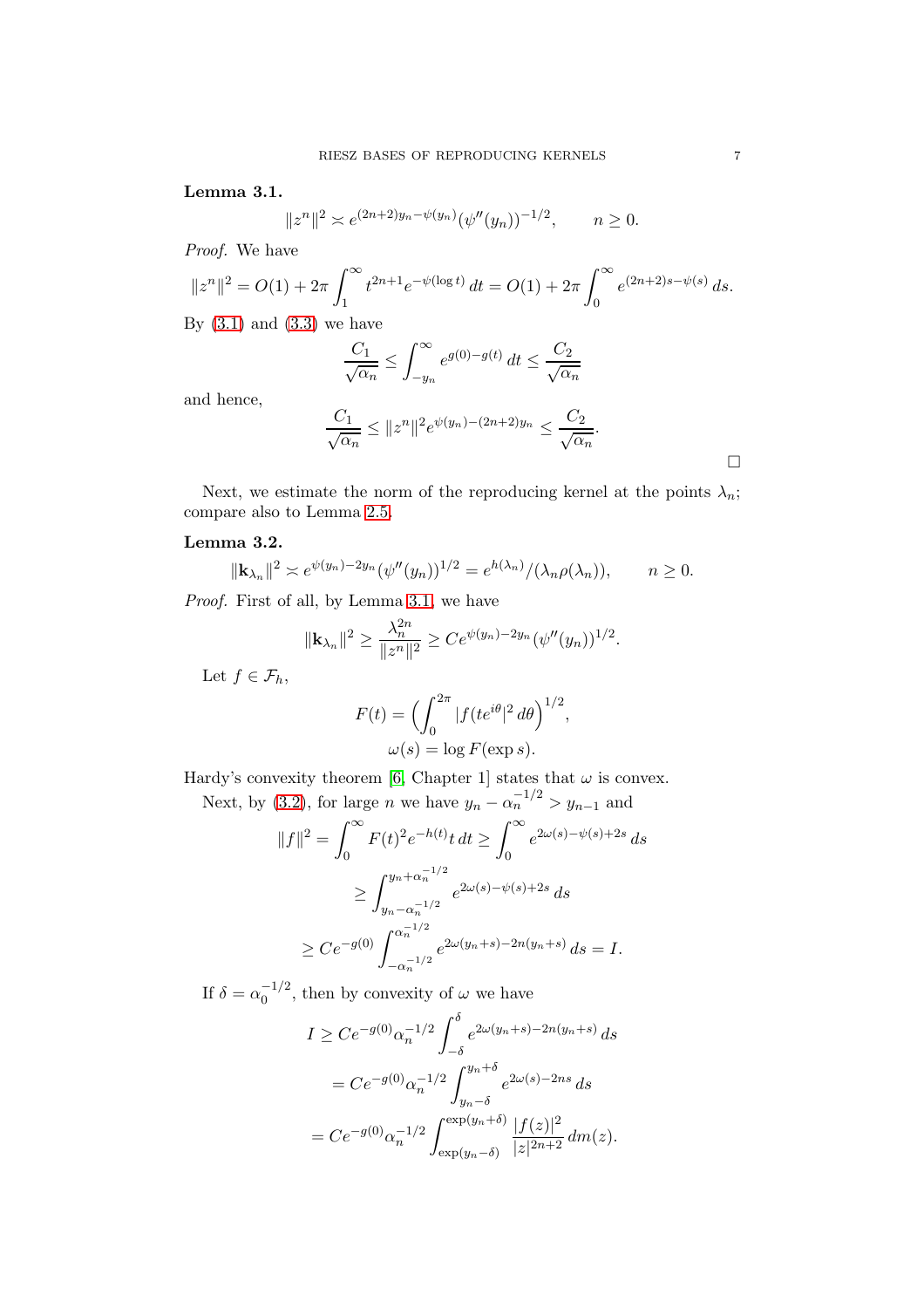Applying the mean value theorem to the function  $f(z)z^{-n-1}$ , we conclude that

$$
|f(e^{y_n})|^2 \le C \|f\|^2 e^{g(0)} \alpha_n^{1/2} e^{2ny_n} = C \|f\|^2 e^{\psi(y_n) - 2y_n} \alpha_n^{1/2}.
$$

Next, we consider a continuous piecewise linear function  $\ell$  such that

 $\ell'(t) = 2n + 2,$   $y_n < t < y_{n+1}, n \ge 0.$ 

Then  $\ell'(t) \leq \psi'(t)$  for large t, and hence,  $\ell(t) \leq \psi(t) + O(1)$ ,  $t \to \infty$ . Next,  $\ell'(t) + 2 \ge \psi'(t)$  for large t, and hence,  $\ell(t) + 2t \ge \psi(t) + O(1), t \to \infty$ .

<span id="page-7-0"></span>**Lemma 3.3.** Given a small  $\delta > 0$  we have

(a) 
$$
\int_{0}^{\infty} e^{\ell(t) - \psi(t)} dt < \infty,
$$
  
\n(b) 
$$
\int_{y_n - \delta}^{\infty} e^{\ell(t) - \psi(t)} dt \leq C e^{\ell(y_n) - \psi(y_n)} (\psi''(y_n))^{-1/2},
$$
  
\n(c) 
$$
\int_{0}^{y_n - \delta} e^{\ell(t) - \psi(t) + 2t} dt \leq C e^{\ell(y_n) - \psi(y_n) + 2y_n} (\psi''(y_n))^{-1/2},
$$
  
\n(d) 
$$
\sum_{s=0}^{n} e^{\psi(y_s) - \ell(y_s)} (\psi''(y_s))^{1/2} \approx e^{\psi(y_n) - \ell(y_n)} (\psi''(y_n))^{1/2},
$$
  
\n(e) 
$$
\sum_{s=n}^{\infty} e^{\psi(y_s) - \ell(y_s) - 2y_s} (\psi''(y_s))^{1/2} \approx e^{\psi(y_n) - \ell(y_n) - 2y_n} (\psi''(y_n))^{1/2}.
$$

*Proof.* Set  $u = \psi - \ell$ . Then

$$
u'(y_n + t) \ge C\alpha_n t, \qquad 0 \le t \le C\alpha_n^{-2/3},
$$
  

$$
u'(y_n + t) \ge C\alpha_n^{1/3}, \qquad C\alpha_n^{-2/3} < t < y_{n+1} - y_n,
$$
  

$$
u'(y_n - t) \ge 1, \qquad 0 \le t \le C\alpha_n^{-2/3}.
$$

Therefore,

$$
u(y_n) \ge u(y_{n-1}) + C\alpha_n^{-2/3}.
$$

Since  $\psi''$  does not increase, (a), (b), and (d) follow immediately. Next, set  $w(t) = \ell(t) + 2t - \psi(t)$ . Then

$$
w'(y_n + t) \ge 1, \qquad 0 \le t \le C\alpha_n^{-2/3},
$$
  
\n
$$
w'(y_n - t) \ge C\alpha_n t, \qquad 0 \le t \le C\alpha_n^{-2/3},
$$
  
\n
$$
w'(y_n - t) \ge C\alpha_n^{1/3}, \qquad C\alpha_n^{-2/3} < t < y_n - y_{n-1}.
$$

Therefore,

$$
w(y_{n+1}) \ge w(y_n) + C\alpha_n^{-2/3}.
$$

Since  $\psi''$  does not increase, (c) and (e) follow immediately.

Set

$$
E(z) = \prod_{n \ge 0} \left( 1 - \frac{z}{\lambda_n} \right).
$$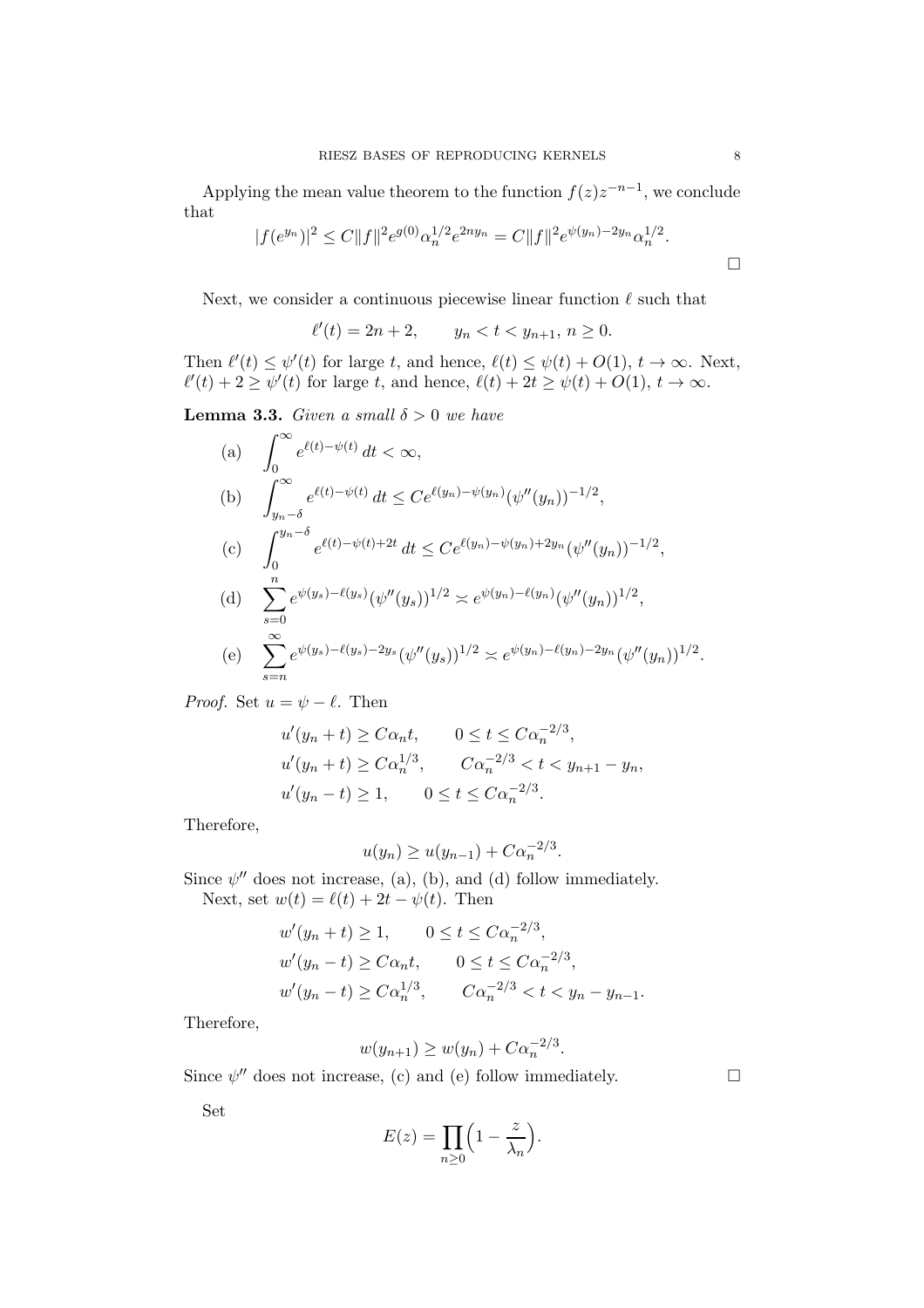Arguing like in the proof of Lemma [2.2,](#page-3-0) for small  $\delta > 0$  we obtain

<span id="page-8-0"></span>
$$
|E(e^t)|^2 \le Ce^{\ell(t)}, \qquad t \ge 0,
$$
  

$$
|E(e^t)|^2 \approx e^{\ell(t)}, \qquad \text{dist}(t, \{y_n\}_{n\ge 0}) \ge \delta.
$$

Therefore, for every entire function  $F \not\equiv 0$  we have

$$
(3.4) \t\t\t\t FE \notin \mathcal{F}_h.
$$

Indeed,

<span id="page-8-1"></span>
$$
\int_{\mathbb{C}} |F(z)|^2 |E(z)|^2 e^{-h(z)} dm(z) \ge C \int_0^{\infty} e^{\ell(t) - \psi(t) + 2t} dt = \infty.
$$

In a similar way, by Lemma [3.3](#page-7-0) (a),  $E/(-\lambda_0) \in \mathcal{F}_h$ . Furthermore,

(3.5) 
$$
|E'(\lambda_n)|^2 \asymp e^{\ell(y_n)-2y_n}
$$

Set  $d\mu(z) = |E(z)|^2 e^{-h(z)} dm(z), v_n = e^{\psi(y_n)-\ell(y_n)} (\psi''(y_n))^{1/2}, \Omega_n = \{z :$  $e^{y_n-\delta} < |z| < e^{y_{n+1}-\delta}$ ,  $n \ge 0$ . By Lemma [3.3](#page-7-0) (b), we have

.

<span id="page-8-2"></span>
$$
(3.6) \qquad \int_{\Omega_n} \frac{d\mu(z)}{|z - \lambda_n|^2} = \int_{e^{y_n - \delta} < |z| < e^{y_{n+1} - \delta}} \left| \frac{E(z)}{z - e^{y_n}} \right|^2 e^{-h(z)} dm(z)
$$

$$
\asymp \int_{y_n - \delta}^{y_{n+1} - \delta} e^{\ell(t) - 2(t - y_n) + \psi(t) + 2(t - y_n)} dt \le \int_{y_n - \delta}^{\infty} e^{\ell(t) - \psi(t)} dt
$$

$$
\le C \frac{e^{\ell(y_n) - \psi(y_n)}}{(\psi''(y_n))^{1/2}} = \frac{C}{v_n}, \qquad n \ge 0.
$$

Furthermore, again by Lemma [3.3](#page-7-0) (b), we have

$$
\sum_{m=n+1}^{\infty} \int_{\Omega_m} \frac{d\mu(z)}{|z|^2} = \int_{y_{n+1}-\delta}^{\infty} e^{\ell(t) - \psi(t)} dt \le \frac{C}{v_{n+1}}, \quad n \ge 0.
$$

By Lemma [3.3](#page-7-0) (d), we have

$$
\sum_{s=0}^{n} v_s \asymp v_n, \quad n \ge 0.
$$

Therefore,

(3.7) 
$$
\sum_{s=0}^{n} v_s \sum_{m=n+1}^{\infty} \int_{\Omega_m} \frac{d\mu(z)}{|z|^2} \leq C, \quad n \geq 0.
$$

Next, by Lemma [3.3](#page-7-0) (c), we have

$$
\sum_{m=0}^{n} \int_{\Omega_m} d\mu(z) = \int_0^{y_{n+1}-\delta} e^{\ell(t) - \psi(t) + 2t} dt \le C \frac{e^{2y_{n+1}}}{v_{n+1}}, \quad n \ge 0.
$$

By Lemma [3.3](#page-7-0) (e), we have

<span id="page-8-3"></span>
$$
\sum_{s=n+1}^{\infty} \frac{v_s}{|\lambda_s|^2} \asymp \frac{v_{n+1}}{|\lambda_{n+1}|^2}, \quad n \ge 0.
$$

Therefore,

(3.8) 
$$
\sum_{s=n+1}^{\infty} \frac{v_s}{|\lambda_s|^2} \sum_{m=0}^n \int_{\Omega_m} d\mu(z) \le C, \quad n \ge 0.
$$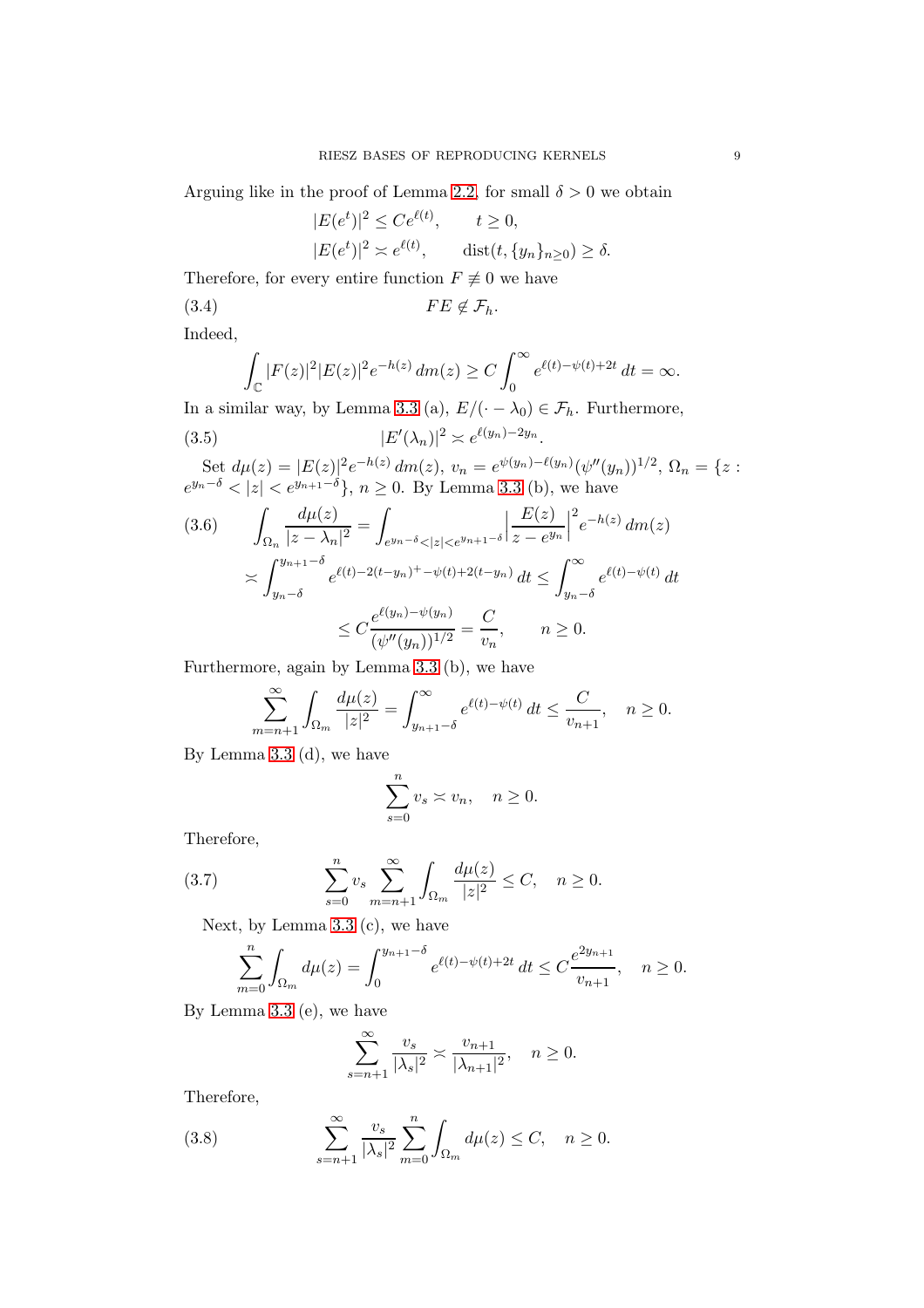Set  $\Lambda = {\lambda_n}_{n\geq 0}$  and consider the mappings  $T_\Lambda$  and  $R_\Lambda$  defined in Subsection [1.1.](#page-2-4) The argument in the proof of Lemma [3.2](#page-6-1) implies that the mapping  $T_{\Lambda}$  is bounded from  $\mathcal{F}_h$  to  $\ell^2(1/\Vert \mathbf{k}_{\Lambda} \Vert^2)$ . By [\(3.4\)](#page-8-0),  $T_{\Lambda}$  is injective. By Lemma [3.2](#page-6-1) and by [\(3.5\)](#page-8-1),  $v_n \approx ||{\bf k}_{\lambda_n}||^2/|E'(\lambda_n)|^2$ . Estimates [\(3.6\)](#page-8-2)–[\(3.8\)](#page-8-3) permit us to apply Theorem 1.1 in [\[2\]](#page-13-1) to show that  $d\mu$  is a Carleson measure for the space of the corresponding discrete Hilbert transforms. Thus,  $R_{\Lambda}$  is bounded from  $\ell^2(1/\|\mathbf{k}_\lambda\|^2)$  to  $\mathcal{F}_h$ . By the argument in Subsection [1.1](#page-2-4) we conclude that  $\{\mathbb{k}_{\lambda_n}\}_{n\geq 0}$  is a Riesz basis in  $\mathcal{F}_h$ .

## 4. Proof of Theorem [1.3](#page-1-1)

<span id="page-9-0"></span>In this section we construct an increasing weight  $h$  and a corresponding set Λ consisting of (an increasing amount of) equidistributed points on rapidly growing concentric circles such that  $\{\mathbb{k}_{\lambda}\}_{\lambda \in \Lambda}$  is a Riesz basis in  $\mathcal{F}_h$ .

Given an increasing sequence  $\{R_n\}_{n\geq 1}$  we set

$$
\psi(t) = t + 2 \sum_{s \le n} s(t - \log R_s) + n \min(t - \log R_n, \log R_{n+1} - t),
$$
  

$$
\log R_n \le t \le \log R_{n+1}, n \ge 1.
$$

Clearly,  $\psi$  is an increasing function.

An elementary geometric argument permits us to choose a sequence  ${R_n}_{n>1}$  satisfying the following two properties:

(I) 
$$
R_1 \ge 2
$$
,  $R_{n+1} \ge R_n^2$ ,  $n \ge 1$ 

and

(II) 
$$
\psi(t) = o(\varphi(t)), \qquad t \to \infty.
$$

In particular,  $\log R_n \ge 2^n \log 2$ . As above, we fix  $h(t) = \psi(\log t)$ . Next, we define

$$
E(z) = \prod_{n \ge 1} \left( 1 - \left(\frac{z}{R_n}\right)^n \right), \qquad \Lambda = Z(E).
$$

By an argument similar to that in the proof of Lemma [2.2,](#page-3-0) we have

<span id="page-9-1"></span>
$$
|E(z)| \approx e^{h(z)/2} \frac{n \operatorname{dist}(z, \Lambda)}{R_n^{3/2}}, \qquad |z| - R_n| \le \frac{R_n}{n},
$$
  
(4.1) 
$$
|E'(\lambda)| \approx e^{h(R_n)/2} \frac{n}{R_n^{3/2}}, \qquad \lambda \in \Lambda, |\lambda| = R_n,
$$

$$
|E(z)| \approx e^{h(z)/2} |z|^{-1/2} \left| \frac{R_n}{z} \right|^{n/2}, \qquad \frac{n+1}{n} R_n \le |z| \le \sqrt{R_n R_{n+1}},
$$

$$
|E(z)| \approx e^{h(z)/2} |z|^{-1/2} \left| \frac{z}{R_{n+1}} \right|^{n/2}, \qquad \sqrt{R_n R_{n+1}} \le |z| \le \frac{nR_{n+1}}{n+1}
$$

Let  $F \neq 0$  be an entire function. Then

<span id="page-9-2"></span>
$$
(4.2) \int_{\mathbb{C}} |F(z)|^2 |E(z)|^2 e^{-h(z)} dm(z)
$$
  
 
$$
\geq C \sum_{n \geq 1} \int_{\frac{n-1}{n} \leq \frac{|z|}{R_n} \leq \frac{n+1}{n}} |F(z)|^2 \frac{n^2 \operatorname{dist}^2(z, \Lambda)}{R_n^3} dm(z) \geq \sum_{n \geq 1} \frac{R_n}{n} = \infty.
$$

Thus,  $E \notin \mathcal{F}_h$  and for any entire function  $F \neq 0$  we have  $FE \notin \mathcal{F}_h$ .

.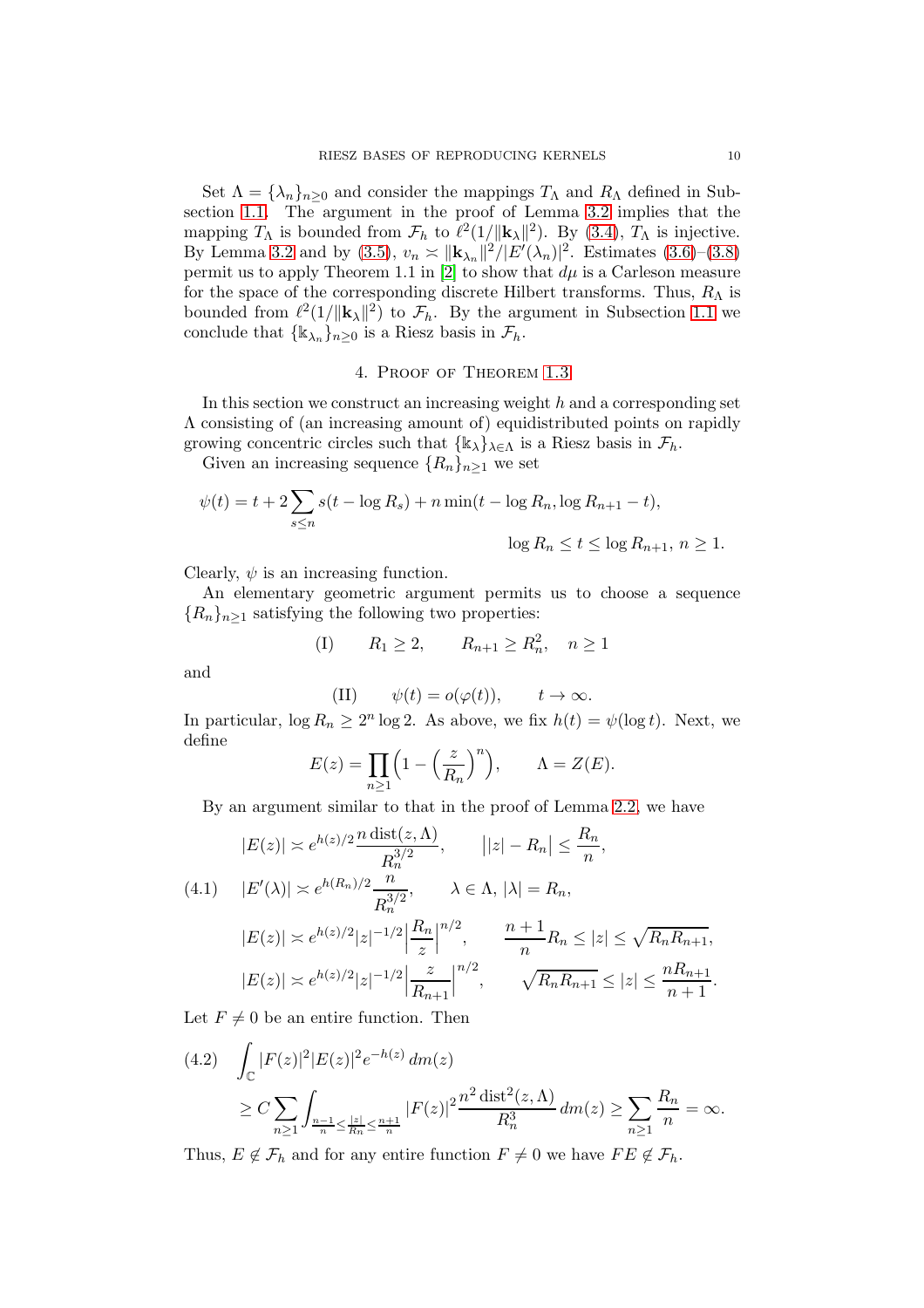Given  $\lambda \in \Lambda$ , we set  $E_{\lambda} = \frac{E}{\lambda - \mu}$  $\frac{E}{\overline{h}}$ . Next, we are going to deal with the scalar products  $\langle E_{\lambda}, E_{\mu} \rangle_{\mathcal{F}_h}$ . For  $\lambda \in \Lambda$ ,  $|\lambda| = R_n$ , we have

<span id="page-10-0"></span>
$$
(4.3) \quad ||E_{\lambda}||^{2} = \int_{\mathbb{C}} \frac{|E(z)|^{2}}{|z - \lambda|^{2}} e^{-h(z)} dm(z)
$$
  
\n
$$
\leq C \Big( \int_{\frac{n-1}{n} \leq \frac{|z|}{R_{n}} \leq \frac{n+1}{n}} \frac{n^{2} \operatorname{dist}^{2}(z, \Lambda)}{R_{n}^{3} |z - \lambda|^{2}} dm(z)
$$
  
\n
$$
+ \sum_{s \geq 1, s \neq n} \int_{\frac{s-1}{s} \leq \frac{|z|}{R_{s}} \leq \frac{s+1}{s}} \frac{s^{2} \operatorname{dist}^{2}(z, \Lambda)}{R_{s}^{3} |z - \lambda|^{2}} dm(z)
$$
  
\n
$$
+ \sum_{s \geq 1} \int_{\frac{s+1}{s}R_{s} \leq |z| \leq \sqrt{R_{s}R_{s+1}}} \left| \frac{R_{s}}{z} \right|^{s} \frac{dm(z)}{|z| \cdot |z - \lambda|^{2}}
$$
  
\n
$$
+ \sum_{s \geq 1} \int_{\sqrt{R_{s}R_{s+1}} \leq |z| \leq \frac{s}{s+1}R_{s+1}} \left| \frac{z}{R_{s+1}} \right|^{s} \frac{dm(z)}{|z| \cdot |z - \lambda|^{2}})
$$
  
\n
$$
\leq \frac{C}{R_{n}} + C \sum_{s \geq 1, s \neq n} \frac{R_{s}}{s \max(R_{s}, R_{n})^{2}} \asymp \frac{1}{R_{n}}.
$$

Furthermore, if  $\lambda, \mu \in \Lambda$ ,  $R_j = |\lambda| < |\mu| = R_k$ , then in a similar way

(4.4) 
$$
\int_{\mathbb{C}} \frac{|E(z)|^2}{|z - \lambda| \cdot |z - \mu|} e^{-h(z)} dm(z) \leq \frac{C \log(k+1)}{R_k}.
$$

<span id="page-10-1"></span>Next we fix  $n \geq 1$  and set  $R = R_n$ . Then

$$
E(z) = \left(1 + O\left(\frac{1}{R}\right)\right) \left(1 - \left(\frac{z}{R}\right)^n\right) \prod_{1 \le s < n} \left(\frac{z}{R_s}\right)^s, \quad | |z| - R | \le \frac{R}{2}.
$$

Let  $\alpha \neq \beta$  be such that  $|\alpha| = |\beta| = 1$ , and let  $\lambda = \alpha R$ ,  $\mu = \beta R$  belong to  $\Lambda$ . We have

$$
\int_{\mathbb{C}} \frac{|E(z)|^2}{(z-\lambda)(z-\mu)} e^{-h(z)} dm(z)
$$
  
=  $O\left(\frac{1}{nR}\right) + \int_{R/2 \le |z| \le R} \frac{\left(1 - \left(\frac{z}{R}\right)^n\right) \left(1 - \left(\frac{\overline{z}}{R}\right)^n\right)}{(z-\lambda)(z-\mu)} \Big|_{R} \Big|^{z}}{|z|^{n-1}} \frac{dm(z)}{|z|}$   
+  $\int_{R \le |z| \le 3R/2} \frac{\left(1 - \left(\frac{z}{R}\right)^n\right) \left(1 - \left(\frac{\overline{z}}{R}\right)^n\right)}{(z-\lambda)(z-\mu)} \Big|_{R} \Big|^{3n}} \frac{dm(z)}{|z|}$   
=  $O\left(\frac{1}{nR}\right) + \frac{1}{R} \int_{1/2}^{1} \left(\sum_{s=0}^{n-1} \alpha^s w^{n-1-s}\right) \left(\sum_{s=0}^{n-1} \beta^s w^{n-1-s}\right) |w|^{n-2} dm(w)$   
+  $\frac{1}{R} \int_{1}^{3/2} \left(\sum_{s=0}^{n-1} \alpha^s w^{n-1-s}\right) \left(\sum_{s=0}^{n-1} \beta^s w^{n-1-s}\right) |w|^{-3n-1} dm(w)$   
=  $O\left(\frac{1}{nR}\right) + \frac{1}{R} \sum_{s=0}^{n-1} 2\pi (\alpha \overline{\beta})^s \left(\frac{1}{2s+n+1} + \frac{1}{3n-2s-2}\right).$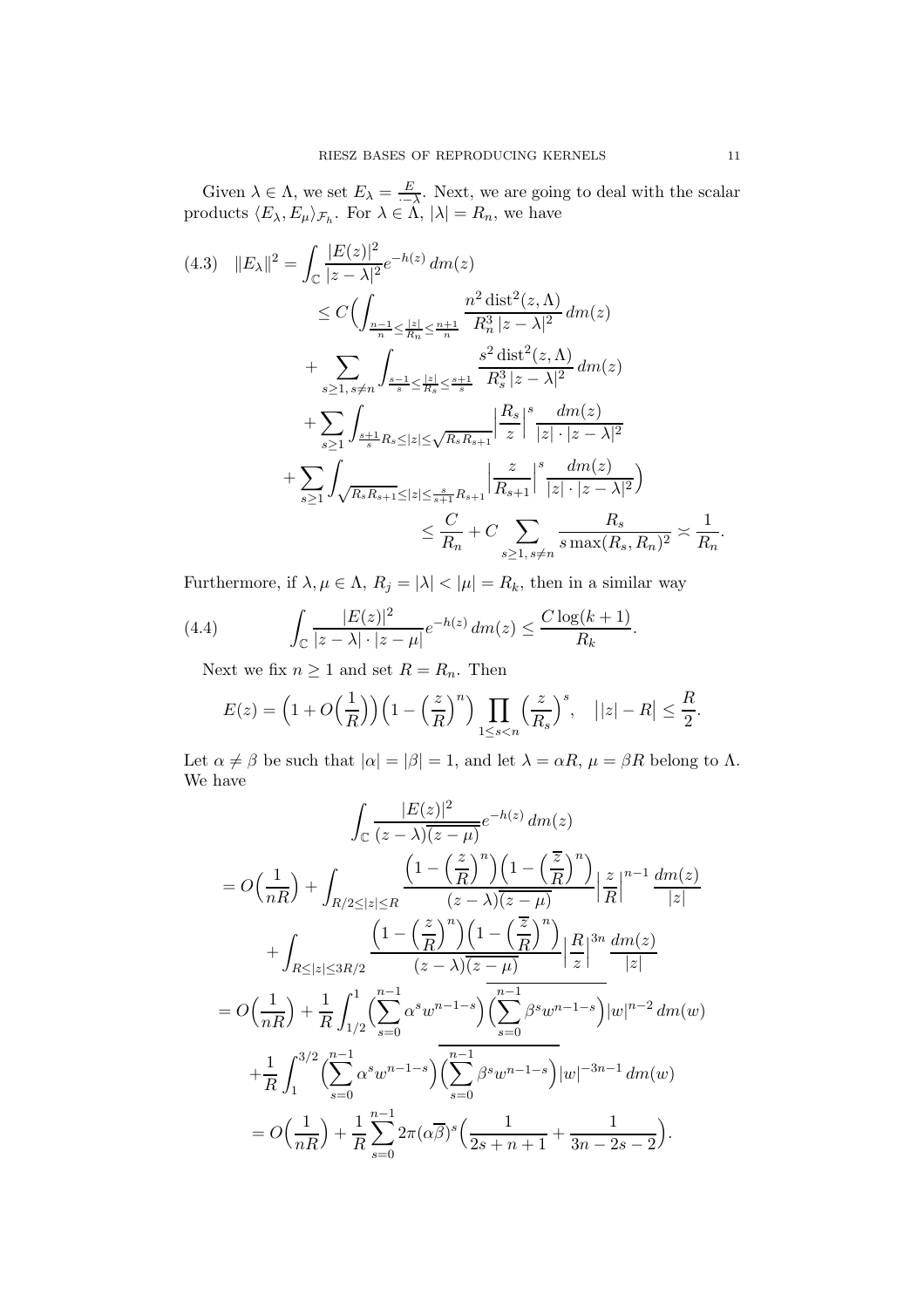Set

$$
a_s = \frac{1}{2s + n + 1} + \frac{1}{3n - 2s - 2}, \qquad 0 \le s < n,
$$
  

$$
b_{j,k} = \sum_{s=0}^{n-1} e^{2\pi i (j - k)s/n} a_s, \qquad 0 \le j, k < n,
$$
  

$$
A = (b_{j,k})_{0 \le j,k < n}.
$$

Then  $A$  is a circulant matrix. It is well-known and easily verified that  $A$  has an orthonormal basis of eigenvectors  $n^{-1/2} (e^{2\pi i kq/n})_{0 \leq k < n}$ ,  $0 \leq q < n$ , and the corresponding eigenvalues are  $\sum_{k=0}^{n-1} b_{0,k} e^{2\pi i kq/n}$ ,  $0 \le q < n$ . Therefore, the norm of the corresponding operator acting on  $\ell_n^2$  is equal to

$$
\max_{0 \le q < n} \Big| \sum_{k=0}^{n-1} e^{2\pi i k q/n} \sum_{s=0}^{n-1} e^{-2\pi i k s/n} a_s \Big| = n \max_{0 \le q < n} |a_q| = O(1), \qquad n \to \infty.
$$

Thus, if

<span id="page-11-1"></span>
$$
B_n = \left( \langle E_\lambda, E_\mu \rangle_{\mathcal{F}_h} \right)_{\lambda, \mu \in \Lambda, |\lambda| = |\mu| = R_n},
$$

then

(4.5) 
$$
||B_n||_{\ell_n^2 \to \ell_n^2} = O\Big(\frac{1}{R_n}\Big), \qquad n \to \infty.
$$

Now, for  $|\lambda| = R_n$  we estimate  $||\mathbf{k}_{\lambda}||$ . Applying the mean value theorem to the function

$$
g(z) = f(z) \prod_{1 \le s < R_n} \left(\frac{R_s}{z}\right)^s
$$

in the disc  $D = \{z : |z - \lambda| < R_n/n\}$ , we obtain that

(4.6) 
$$
|f(\lambda)|^2 e^{-h(\lambda)} \leq \frac{Cn^2}{R_n^2} \int_D |f(w)|^2 e^{-h(w)} dm(w),
$$

and hence,

<span id="page-11-0"></span>
$$
\|\mathbf{k}_{\lambda}\| \le Ce^{h(R_n)/2}\frac{n}{R_n}, \qquad |\lambda| = R_n.
$$

By [\(4.1\)](#page-9-1) and [\(4.3\)](#page-10-0), for  $\lambda \in \Lambda$  such that  $|\lambda| = R_n$  we have

$$
\|\mathbf{k}_{\lambda}\| \ge \frac{|E_{\lambda}(\lambda)|}{\|E_{\lambda}\|} = \frac{|E'(\lambda)|}{\|E_{\lambda}\|} \ge Ce^{h(R_n)/2} \frac{n}{R_n}.
$$

Replacing  $E(z)$  by  $E(e^{i\theta}z)$  we get the same estimate for all  $\lambda$  such that  $|\lambda| = R_n$ . Thus,

<span id="page-11-2"></span>(4.7) 
$$
\frac{1}{C}e^{h(R_n)/2}\frac{n}{R_n} \leq ||\mathbf{k}_{\lambda}|| \leq Ce^{h(R_n)/2}\frac{n}{R_n}, \qquad |\lambda| = R_n,
$$

for some C independent of  $\lambda$  and n.

Now, we consider the mappings  $T_\Lambda$  and  $R_\Lambda$  defined in Subsection [1.1.](#page-2-4) Es-timate [\(4.6\)](#page-11-0) implies that the mapping  $T_{\Lambda}$  is bounded from  $\mathcal{F}_h$  to  $\ell^2(1/\|\mathbf{k}_{\lambda}\|^2)$ . By [\(4.2\)](#page-9-2),  $T_{\Lambda}$  is injective. Set  $e_{\lambda} = {\|\mathbf{k}_{\lambda}\| \delta_{\lambda\mu}\}_{\mu \in \Lambda}$ . Then  $||e_{\lambda}||_{\ell^{2}(1/||\mathbf{k}_{\lambda}||^{2})} = 1$ and  $R_{\Lambda}e_{\lambda} = E_{\lambda} ||\mathbf{k}_{\lambda}||/E'(\lambda)$ . Estimates [\(4.1\)](#page-9-1), [\(4.4\)](#page-10-1), [\(4.5\)](#page-11-1), and [\(4.7\)](#page-11-2) show that the matrix  $(\langle R_\Lambda e_\lambda, R_\Lambda e_\mu \rangle)_{\lambda,\mu \in \Lambda}$  consists of (i) a sequence of squares along the diagonal with uniformly bounded norms and (ii) rapidly decaying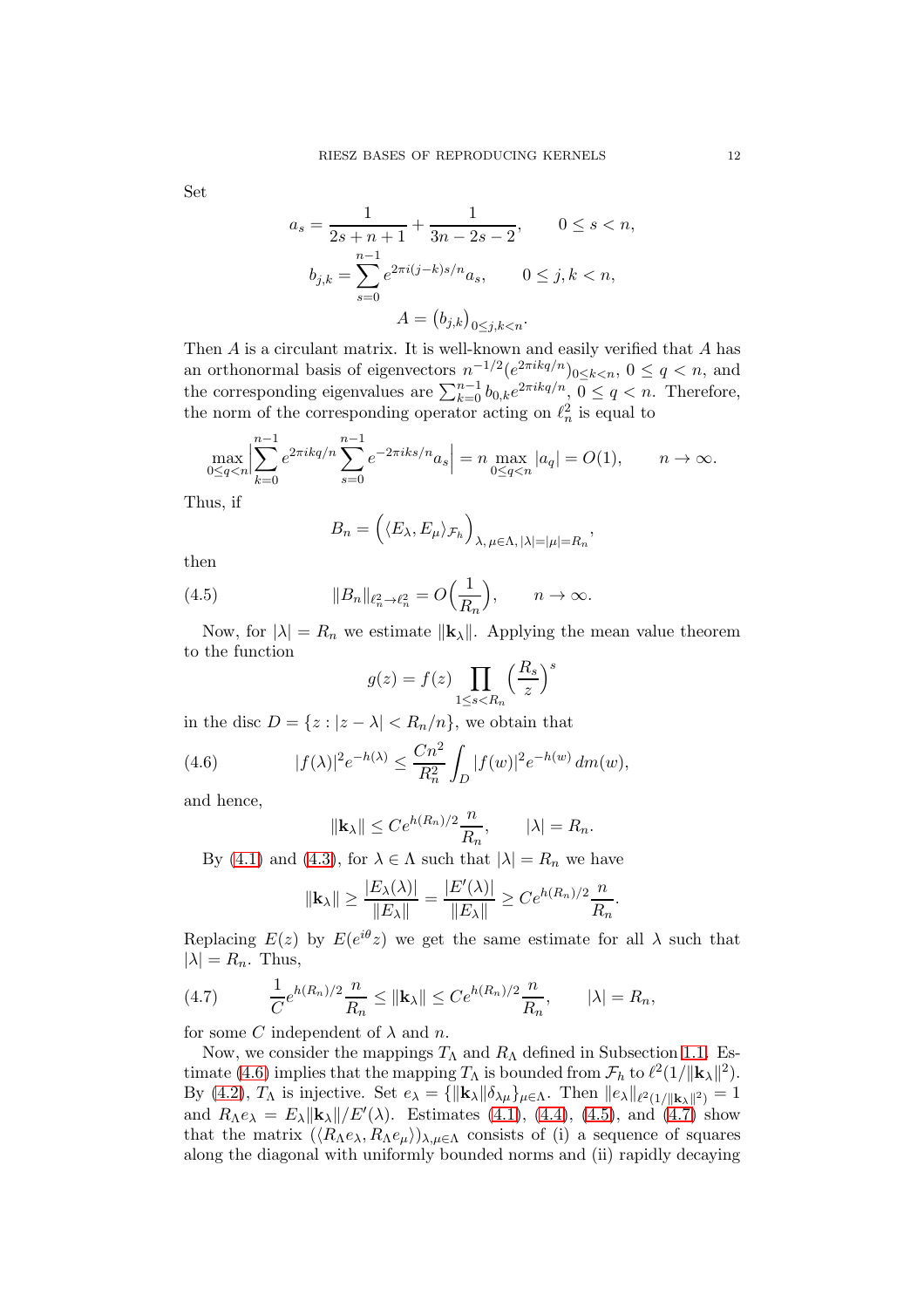off-diagonal terms. Thus,  $R_{\Lambda}$  is bounded from  $\ell^2(1/\Vert \mathbf{k}_{\lambda} \Vert^2)$  to  $\mathcal{F}_h$ . By the argument in Subsection [1.1](#page-2-4) we conclude that  $\{k_{\lambda}\}_{{\lambda}\in{\Lambda}}$  is a Riesz basis in  $\mathcal{F}_h$ . Finally, for  $n \geq 3$  we set

$$
f_n(z) = \frac{E(z)}{z - R_n} \prod_{1 \le s < n/2} \frac{z - e^{-2\pi i s/n} R_n}{z - e^{2\pi i s/n} R_n}.
$$

Then  $|E_{R_n}| = |f_n|$  on the real line, and

$$
||f_n||^2 = \int_{\mathbb{C}} |f_n(z)|^2 e^{-h(z)} dm(z)
$$
  
\n
$$
\geq \int_{||z|-R_n| \leq \frac{R_n}{n}, |\arg z - \pi/2| \leq \pi/4} |f_n(z)|^2 e^{-h(z)} dm(z)
$$
  
\n
$$
\geq \frac{C}{nR_n} 2^{n/20} \geq n ||E_{R_n}||^2, \qquad n \to \infty.
$$

<span id="page-12-0"></span>This shows that  $\mathcal{F}_h$  is not (up to the norm equivalence) isomorphic to a de Branges space.

## 5. Proof of Proposition [1.4](#page-2-1)

Let  $\mathcal{F}_h = \mathcal{F}_{h_0}$  (up to the norm equivalence), and let the polynomials belong to  $\mathcal{F}_{h_0}$ . We have

$$
||z^n||_{\mathcal{F}_h}^2 = \int_0^\infty 2\pi r^{2n+1} e^{-h(r)} \, dr = \int_0^\infty x^n u_h(x) \, dx,
$$

where  $u_h(x) = \pi e^{-h(\sqrt{x})}$ .

If h is continuous and non-decreasing, we can find a non-increasing  $\tilde{u} \in$  $C^1(\mathbb{R})$  such that  $u_h \leq \tilde{u} \leq 2u_h$ ,  $\tilde{u}' \leq 0$ . Since

$$
\int_0^\infty x^n \tilde{u}(x) dx = -\frac{1}{n+1} \int_0^\infty x^{n+1} \tilde{u}'(x) dx,
$$

by the Cauchy–Schwarz inequality we obtain that for some bounded sequence  $\{c_n\}_{n\geq 1}$ ,

(5.1) the sequence  $\log[n||z^n||_J^2$  $\left[\mathcal{F}_{h_0}\right] + c_n\big\}_{n\geq 1}$  is convex.

<span id="page-12-1"></span>On the other hand, let

$$
p_n = \log \int_0^\infty x^n \, d\mu(x),
$$

where

$$
d\mu(x) = \sum_{k \ge 1} e^{-s_k t_k} \delta_{\exp s_k},
$$

 $t_k \in \mathbb{N}, \, s_k \geq 1, \, k \geq 0.$  If  $t_k > t_{k-1}+1, \, s_k > 2t_ks_{k-1}, \, k > 1,$  then  $p_n = \log \sum$  $k\geq 1$  $e^{(n-t_k)s_k} = \max_{k=1}^{\infty}$  $\max_{k\geq 1} [(n-t_k)s_k] + O(1), \qquad n \geq 1,$ 

and

$$
p_n = (n - t_k)s_k + O(1)
$$

for  $t_k + 1 \leq n \leq t_{k+1}, k \geq 1$ .